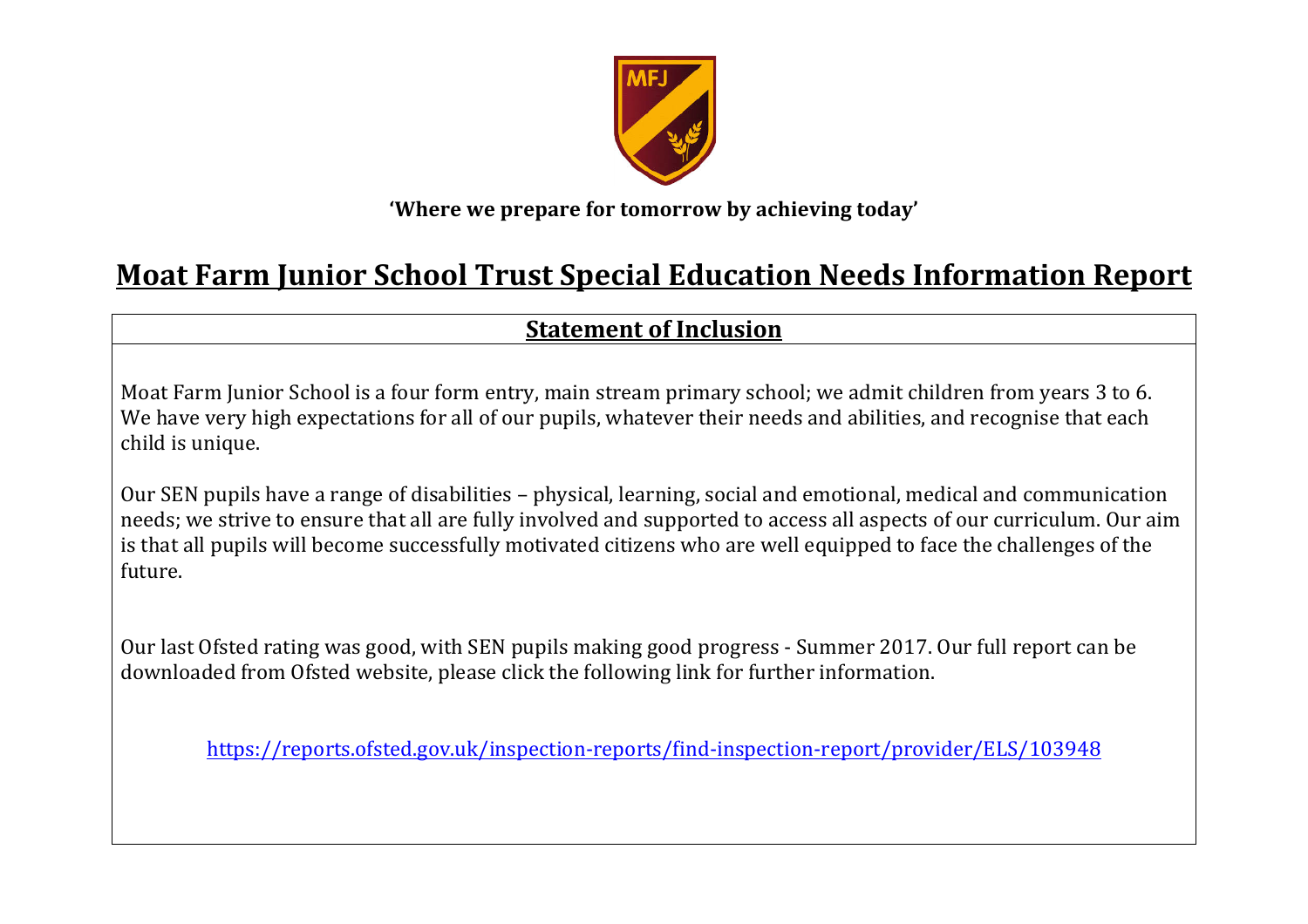#### How does school ensure that children who may need extra help are identified early?

Children are identified as having a special educational through a variety of ways including the following:

- $\bullet$  The child is performing below age related expectations
- $\bullet$  Concerns raised by a parent
- Concerns raised by a teacher, for example, struggling to keep up in English or Maths, behaviour issues, low self-esteem, or any other issues which may be affecting performance.
- Half termly discussions between class teachers and the leadership team about data and progress
- Liaison with external agencies e.g. Sandwell Inclusion Support Services (learning and behaviour), Speech and Language Therapy, Hearing and Visual Impairment services.
- Health diagnosis through medical agencies or School Health (School Nurses)
- Liaison with previous school (Infant feeder school or previous Junior School)
- A child failing to close the attainment gap between themselves and their peers even when given extra support

School will use a number of assessment tools to find out where your child is experiencing difficulties.

#### **What should I do if I think my child has Special Educational Needs?**

Talk to us – first of all talk to your child's class teacher, they are the people who work with your child all day and, after you, probably know them best.

If you still have concerns, talk to the Inclusion Manager/SENCO – Mrs Moulder, who can advise on the next steps to investigate your concerns.

We pride ourselves on building positive relationships with our parents; the best way to support any child is by parents/carers and school working together. We will always try to support and be open with our parents, we hope you will feel able to talk to us and work with us.

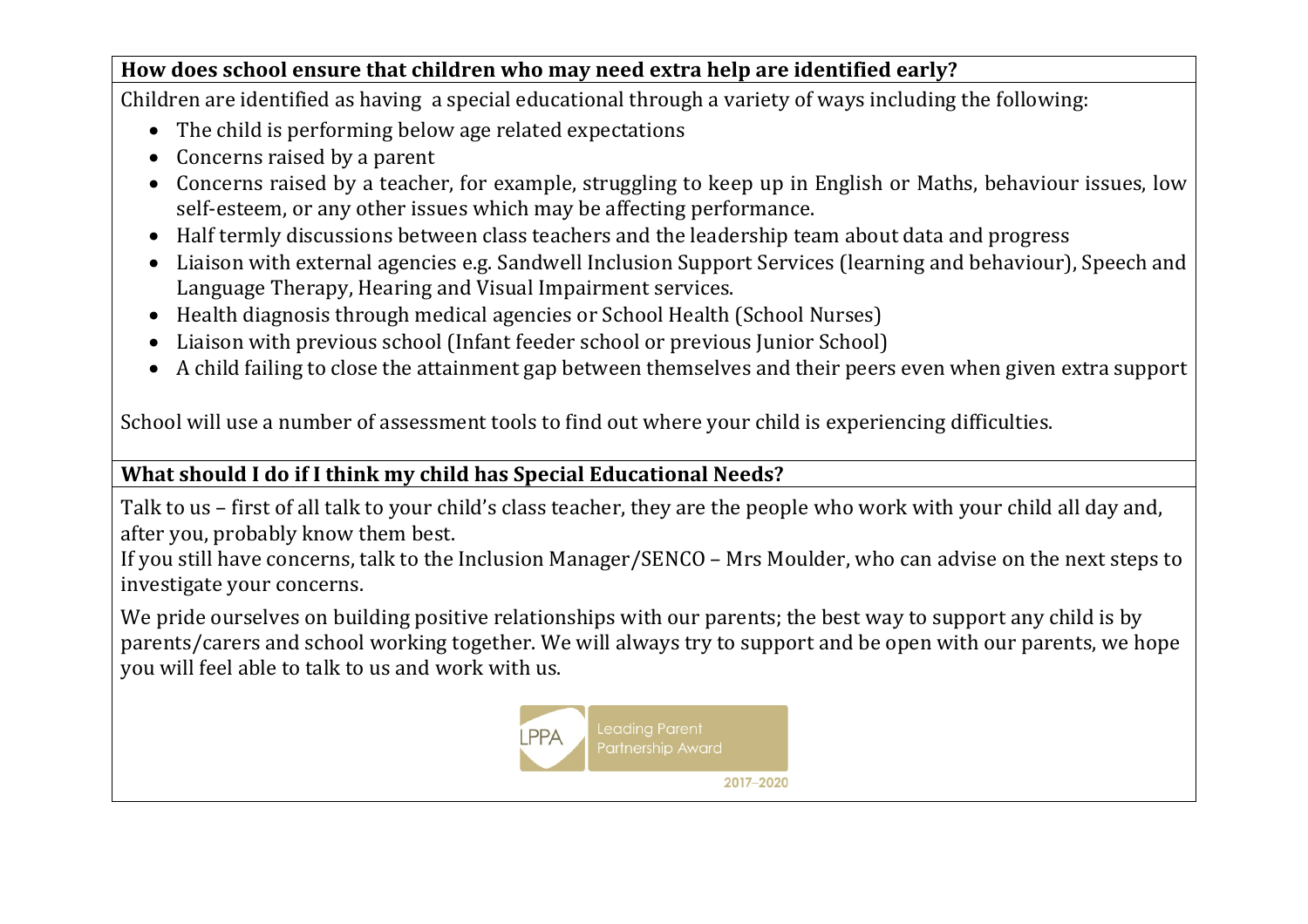# Who will explain my child's needs and progress to me, and what opportunities will there be for me to discuss my child's progress?

We believe that your child's education should be a partnership between parents/carers and teachers. Therefore, we would hope to communicate with you regularly.

- We may talk informally at the start or end of the day to discuss how things are going.
- The class teacher will meet with parents termly this could be part of the Parents' Evening Meeting to discuss your child's needs, support and progress. You will also receive a report to show how your child is progressing at the end of the year. You may need to ring school to arrange an appointment as class teachers have commitments before and after school and may not always be available for long conversations.
- You are always welcome to contact the Inclusion Manager/SENCO Mrs Moulder (contact reception to make an appointment 0121 552 1215)

# How will school support my child?

We are a fully inclusive school, which ensures that all pupils achieve their full potential; this may be through differentiation and high quality class teaching, small group work or through 1:1 teaching. A graduated and supportive response to concerns will be made where individual needs of the children are taken into account.

The school provides various interventions/support that meets the individual needs of the children. Children who may require higher levels of support, have access to appropriately trained support staff. Many support staff have specialisms in many areas of need and often help to plan and deliver interventions.

The school also has an experienced Learning Mentor and a family support worker, who support social and emotional needs. The Learning Mentor runs a variety of activities to support self-esteem, bereavement, family issues, therapeutic mentoring, access to lessons and any other issues which arise.

#### **Please see the Provision Map accessed from the school web site.**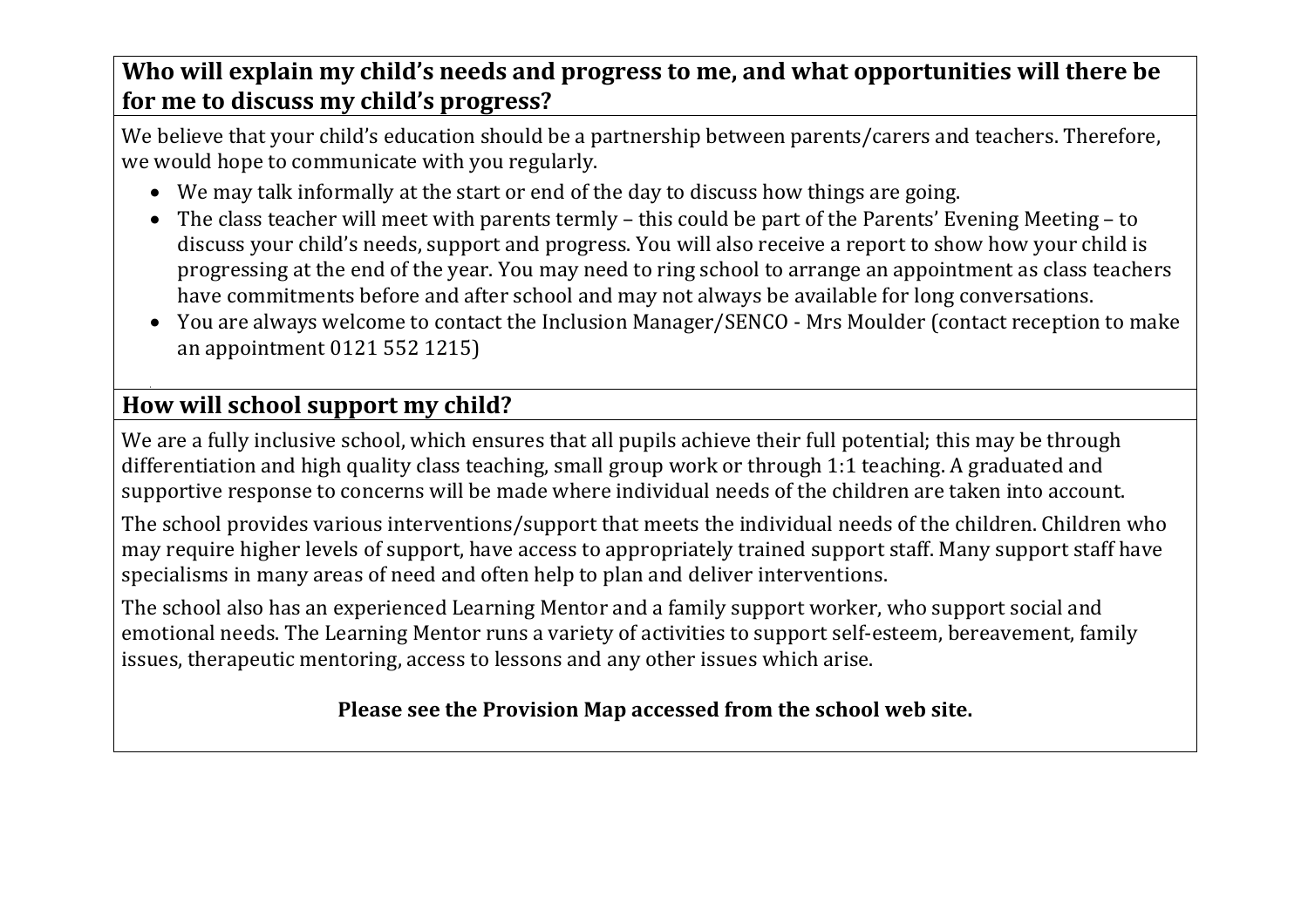## How will teachers match the Curriculum to my child's needs?

Moat Farm Junior School prides itself in providing an exciting and motivating curriculum to engage your child, to ensure they enjoy learning and reach their full potential. Accurate assessments are completed to identify where your child is and what support needs to be put in place. The curriculum and teaching sequences are then adapted to ensure the needs of the individual child are met. If required, we will support your child's individual needs through appropriate interventions. We also take all reasonable steps to modify/adapt the learning environment to meet the individual needs of children.

## How is the decision made about the type and amount of support my child will need?

The class teacher and members of the Inclusion Team will discuss the needs of the child and what support would be appropriate. Different children will require different levels of support in order to help them make progress. One important aim for every child is that they become an independent learner; this will be considered when arranging support.

School is allocated a notional SEN budget which is allocated on a needs basis. The pupils with the most complex needs are given the most support. We will ensure that all children with Special Needs are provided for to the best of the school's ability with the funds available. Should a child's needs exceed the funds available in school, then school (with parents' support) can apply for additional funding through an Educational Health and Care Plan. (EHCP)

Only Children with the most complex and significant special educational needs will be considered for an EHC plan.

## How will school monitor the effectiveness of the support offered to my child?

Children who are identified as benefiting from additional support or intervention are monitored through regular assessment, termly target reviews, pupil progress meetings, SEN review meetings and at regular assessment points throughout the year. Class teachers are also responsible for monitoring progress during lessons to ensure any consistent concerns are addressed. Progress will be monitored against national/ age related expectations and a copy of the outcomes desired will be given to parents so that they too can support at home. (Parents can be involved in the setting and monitoring of the targets.)

The Leadership Team will monitor the effectiveness and quality of teaching, differentiation and provision.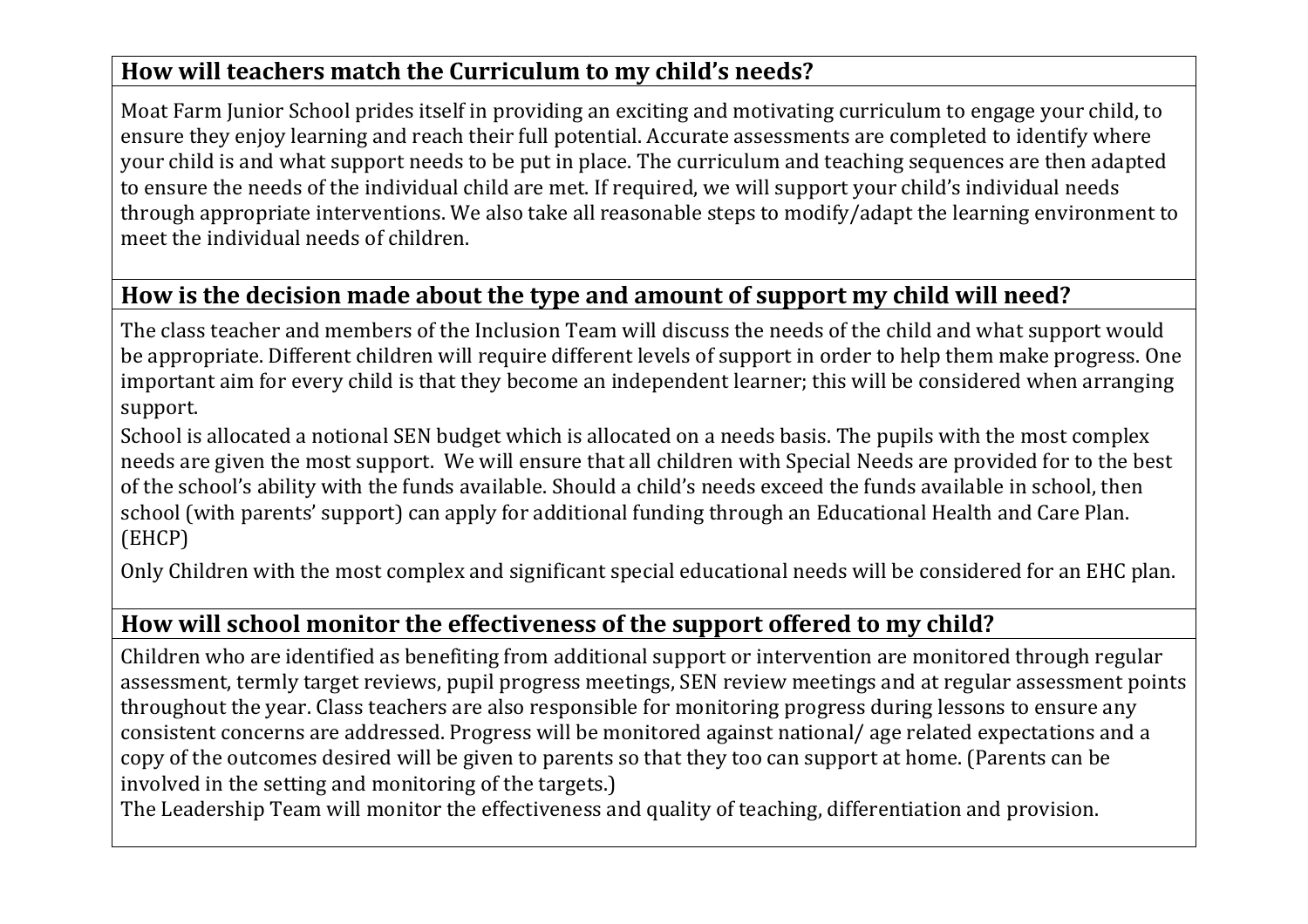# What training and expertise do staff have to support the additional needs of my child? **What specialist services and expertise are available at (or accessed by) the school?**

Pupils with additional needs will have access to appropriately trained support staff. Many support staff have specialisms in areas of need and often help to plan and deliver interventions.

These specialisms include:

- Autism Spectrum Disorder and ADHD
- Speech and Language including Developmental Language Disorder
- Fun Fit
- SpLD (Specific learning Difficulty)
- Social and Emotional Support
- $\bullet$  Crisis management (Child)
- Maths and English Intervention
- Handling People with Special Needs in Education
- Hearing Impaired
- Visual impaired

Specific staff receive updated training in ASD when they need to support a pupil. All of our support staff access whole school training on English and Maths teaching and interventions, along with teaching staff. All support staff regularly receive whole school or specific support training, to update current skills or to prepare for any new interventions available.

All staff access training on safeguarding, Epipen use and First Aid on a 12 monthly basis. If a child starts school with specific needs, appropriate staff receive training to ensure their needs are met accordingly.

We also work closely with external agencies that we feel are relevant to a child's needs within our school. They may include: GP, School Nurse, Clinical Psychologist, Paediatrician, Speech and Language Therapist, Educational Psychologist, Behaviour and Learning Support (Inclusion Support), Complex Communication and Autism Team (CCAT), the Child and Adolescent Mental Health Service (CAMHS), Social Services and Early Help services.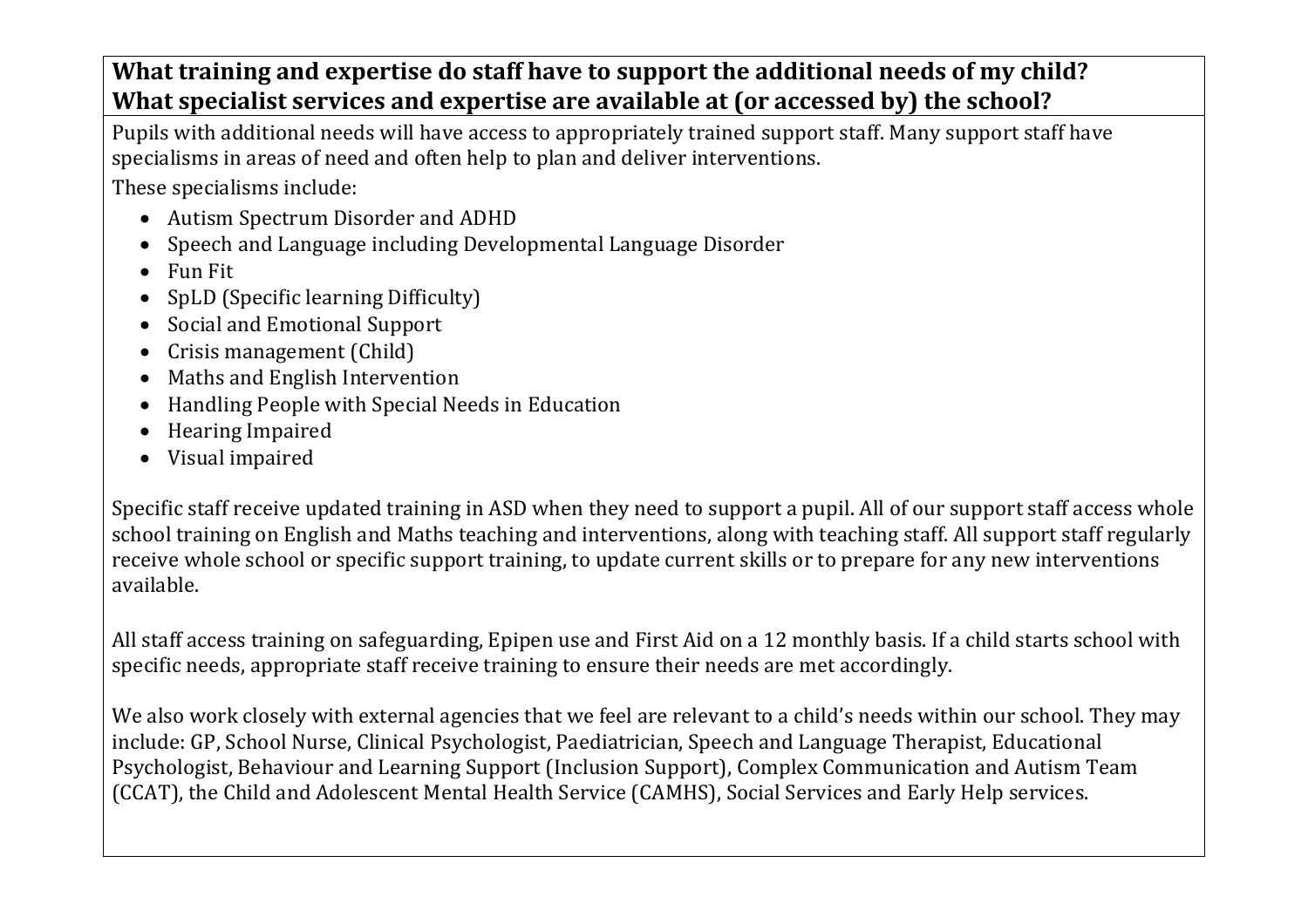# How are parents involved in the school? How can I get involved in supporting my child?

Parents are actively encouraged to be involved in their children's education through informal discussions, telephone contact, invitation to planned meetings, parent evenings and written reports and attendance at workshop activities. Each year group will provide opportunities for family learning during the school year, where parents/carers learn and work alongside the pupils of the school.

Parents of children receiving awards are also invited to attend our weekly Celebration Assembly every Monday where we celebrate everything that is good about our school.

Teachers are more than happy to share any ideas with you so that you can support learning at home.

# How will my child contribute their views?

We consider the views and perceptions of pupils to be of the utmost importance. All pupils, regardless of SEN, are aware of the next steps. Pupils with additional needs have targets which are shared, discussed and worked upon with members of staff who are providing their additional support. We regularly complete perception interviews with individual children to check what they think is working well, what needs changing, and what we can do to help more. This is especially important for SEN pupils, as every child is different, and we aim to support each with their individual needs.

# **What support will there be for my child's overall well-being?**

The well-being of all of our pupils is our primary concern at Moat Farm Junior. We pride ourselves on providing an extensive network of support to help remove any potential barriers to learning. Pupils are supported with their social and emotional development throughout the day, across the curriculum and in extra-curricular activities. We run the "Behaviour Recovery" support programme throughout the school, which not only supports children with behaviour difficulties but also encourages and rewards good behaviour. There are incentives given on a weekly and half-termly basis, with good attendance and behaviour being rewarded in Celebration Assemblies. Children with additional needs may also take part in small pastoral groups which provide nurturing support and aim to develop key social and communication skills in addition to emotional and behaviour management support. All pupils and families can access a variety of outside agency support should it be needed:

- Health services School Nurse, Child and Adolescent Mental Health Services (CAHMS), Speech and Language.
- Social Services, Early Help Services,
- Inclusion Support advice for behaviour and learning support.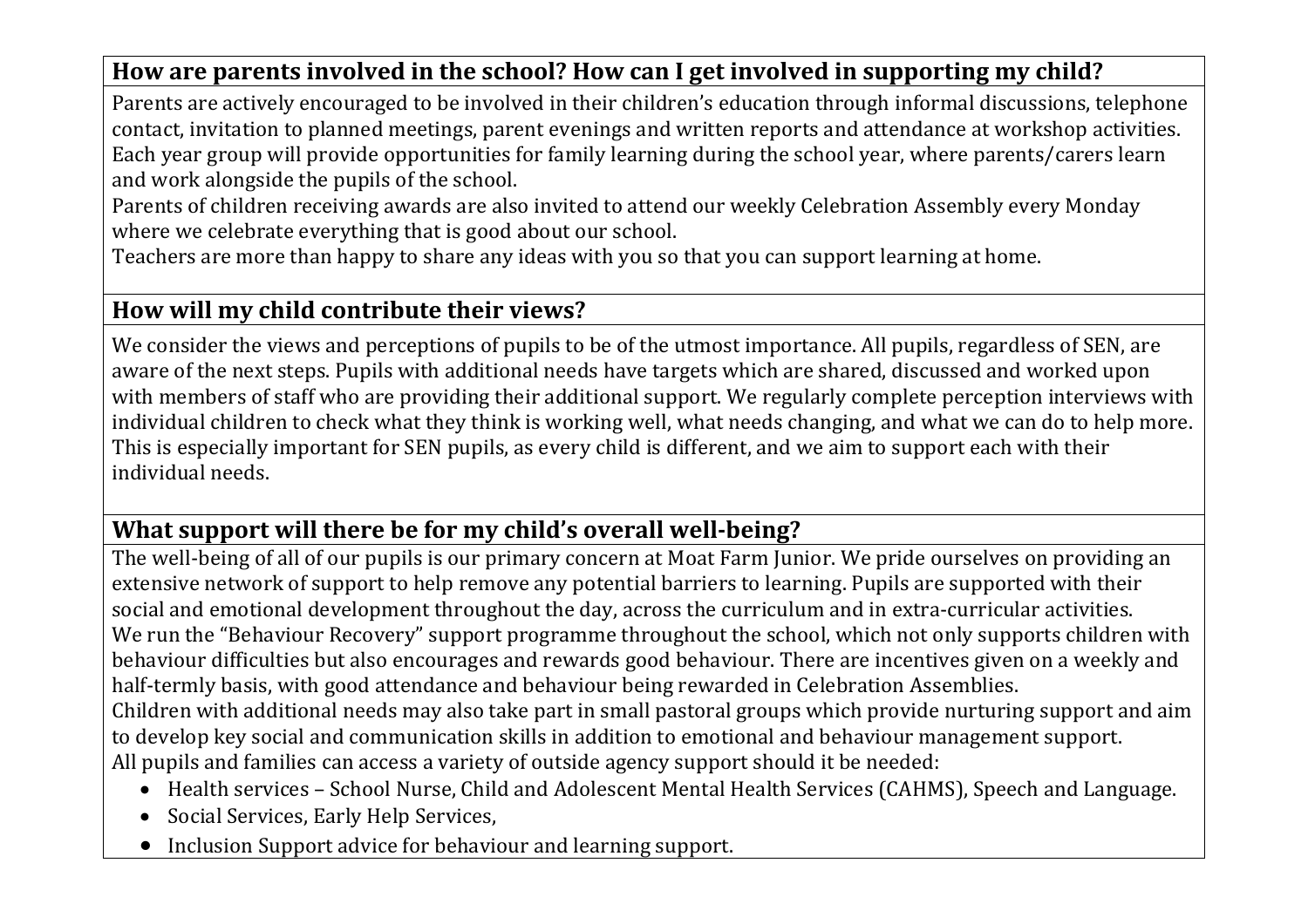## How will school prepare and support my child when joining or transferring to a new school?

**Transition from another school** - As a new pupil your child will be welcomed by school staff on their first visit and if possible, introduced to their class teacher. A buddy will be put in place to help your child get to know the school and settle in. Information on any needs your child may have will be shared to make sure support is put into place. Where appropriate, the Inclusion Manager will contact the previous school.

**Transition from one vear group to another** - We will make sure that, as soon as staffing arrangements are announced, your child will visit their new classroom and meet their teacher to ensure a successful transition in September. For pupils with 1:1 support, we will endeavour to keep support staff in place so that the trusting relationship is maintained and supports a successful transition throughout the years.

**Transition from another school into Year 3** – We work closely with Moat Farm Infants in preparation for their move from Key Stage 1 to Key Stage 2. Members of the leadership team will visit the Infants to meet with staff and discuss the needs of individual pupils. We also contact schools regarding pupils joining us from elsewhere, to ensure a good start to Year 3. Parents and carers will also be invited to induction meetings you will have the opportunity to meet key members of staff and find out key information about your child joining the school. For pupils with additional needs our SENCO, Mrs Moulder, and the Senior Leadership Team will liaise with your child's current school and other agencies involved to ensure we have all the information required for a smooth transition. If you feel you need to discuss your child's needs further, please contact us to make an appointment with the SENCO, Mrs Moulder. 

**Transition to High School** – We work closely with local High School staff in preparation for their move to Key Stage 3. This includes visits from High School staff to meet the children at Moat Farm, and children visiting their High School for 2 days in the Summer term. Your child will complete focused learning activities about aspects of their transition, to support their understanding of the changes ahead. High schools also hold open evenings for parents to attend, in order to support you in making the right choice for your child. For pupils with more specific needs or EHCPs, a higher level of support will be provided to ensure a successful transition to high school. Specific transition plans will be put in place, with additional support from outside agencies. Our SENCO, Mrs Moulder, and the Senior Leadership Team will liaise closely with members of the SEN team from the choosen high schools to ensure we have all the information required for a smooth transition.

**Transition to another Primary School** – We will contact the school/ SENCo to verbally pass on all relevant information. Your child's support records will also be forwarded to your child's new school.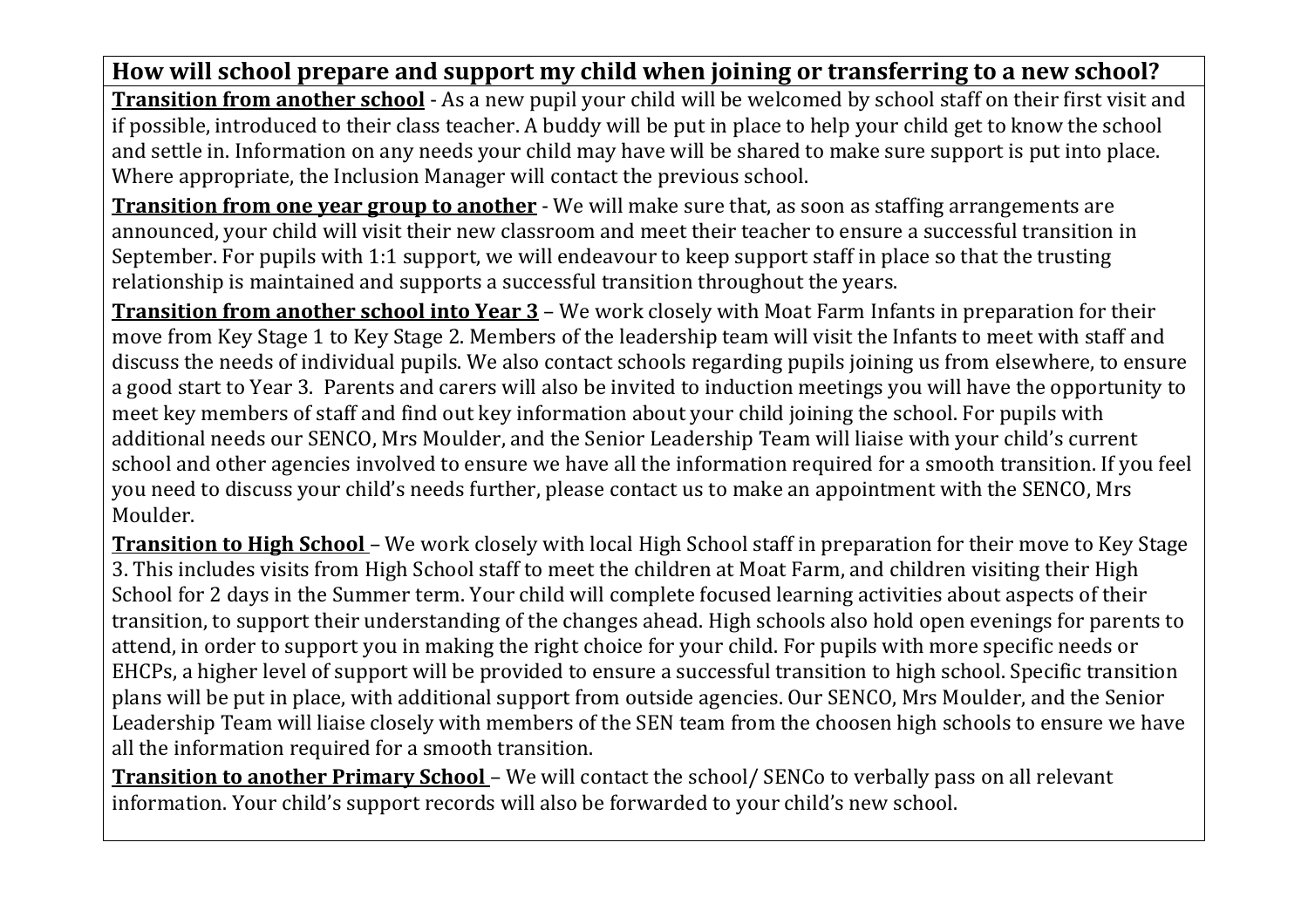# How accessible is the school both indoors and outdoors?

At Moat Farm Juniors we recognise our statutory duty with regard to accessibility and adhere to the Equality Act 2010. We are committed to providing a safe and inclusive learning environment that develops independent, healthy and confident learners. We strive to ensure that the school is wheelchair friendly and accessible for all. The whole of the school is on one level, with access ramps available to the main and rear entrance. We also have a (lightweight) mobile ramp which can be easily moved to any entrances or exits throughout the building. The school is well maintained to support pupils with physical disabilities and/or sensory needs and all classrooms can be easily accessed by a wheelchair. We also have disabled toilet facilities which can also be used for changing and washing.

# How will my child be included in activities outside of the school including school trips?

Pupils with special educational needs and disabilities are included in educational visits. Risk assessments are carried out and procedures are put in place to ensure that pupils are able to participate in activities, whatever their needs. We will consult parents to ensure any necessary adaptions are put in place.

During residential trips, risk assessments will be made and, if appropriate, extra staff will be available to make sure that your child is able to access all activities. In the unlikely event that it is considered unsafe for a child to take part in an activity, then alternative activities will be provided in school.

## Who do I contact if I am not happy with the support provided to my child?

At Moat Farm Juniors we actively invite and welcome all parental comments and opinions. We believe that education is a joint venture between school, parents and the child. If you have any concerns about the support provided for your child, your first point of contact would be to speak to the class teacher. After you, they probably know the child best and can often allay your fears and put actions in place to sort the problem.

There is a range of information available on our website including the Special Educational Needs policy. If you would like to speak to our Inclusion Manager/SENCo, Mrs Moulder, you can contact the school on 0121 552 1215 to make an appointment. 

Sandwell also provide a support service for parents, SENDIASS, that are able offer advice and information for parents and carers of pupils with special educational needs.

SENDIASS Group - Hotline  $-01215004010$  – Mon to Fri – 9am to 5pm

email: SENDIASSEnquiries@actionforchildren.org.uk

Website: https://www.actionforchildren.org.uk/in-your-area/services/disability/sandwell-iass/